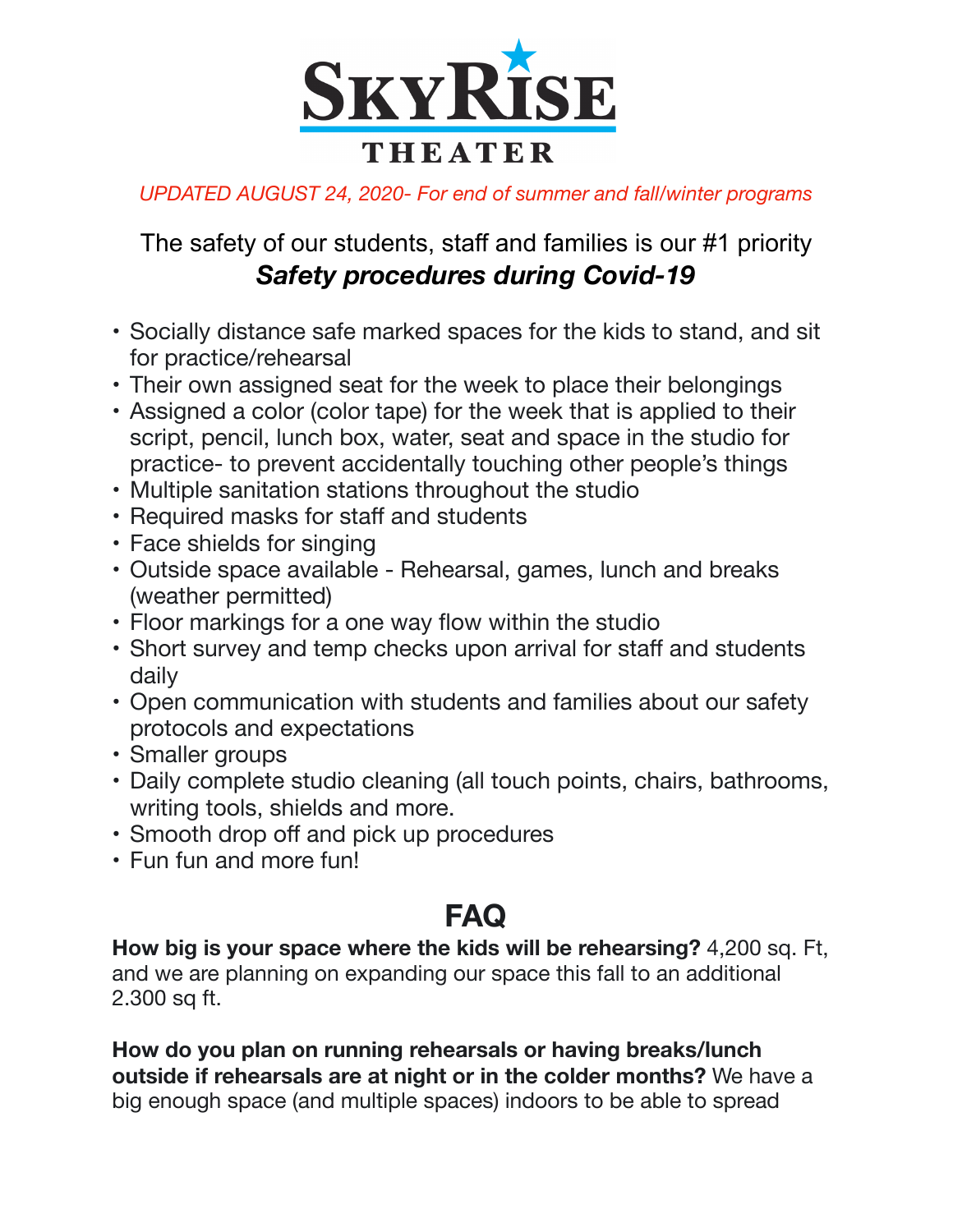everyone safely. We will take advantage of any time we can be outside, and have a large grassy area next to the studio (that doesn't require them to cross the parking lot) that is brightly lit to have some outdoor time for breaks. (weather permitting)

**Will the kids be practicing all together?** Yes, we have markings on the floors for the actors to stand to keep them separated without having to think about it too much, but keeping them 6ft apart. Our cast sizes are small this fall -max 22 kids- to allow for more spacing for rehearsals and to keep everyone together.

**Will my child have to wear a mask?** Yes we require all students and staff to wear masks in the studio. There are several times throughout the day we will take mask breaks- If we have to be indoors for breaks (per weather) we will separate the kids 12+ feet apart.

**I heard that singing can be a bigger risk for spreading of vocal particles?** Yes, that has been brought up in various articles. We are taking the extra step to keep our kids and staff healthy by requiring those who are singing to wear a face shield in addition to a face mask. With the various fall/winter productions- audio is pre-recorded so they wear their masks and shields (when recording) when it is time to film they don't have to wear both.

**How do you clean the studio?** We clean after EVERY program. We disinfect (spray and wipes) all touch points throughout the studio, all learning cubbies, cubby dividing walls, chairs, and bathrooms. Over each weekend we have the studio deep cleaned.

**What happens if my child is sick?** They **should not** come into the studio with any symptoms (listed below). They are welcomed to Zoom into rehearsal, as we will have that available if someone is having to miss a significant amount of days. If they are tested positive, we will require them to quarantine for 14 days, and we will notify all families with kids in that particular program. We do require everyone before entering the studio to fill out a questionnaire: this includes staff and students. Below is an example of the survey.

——————